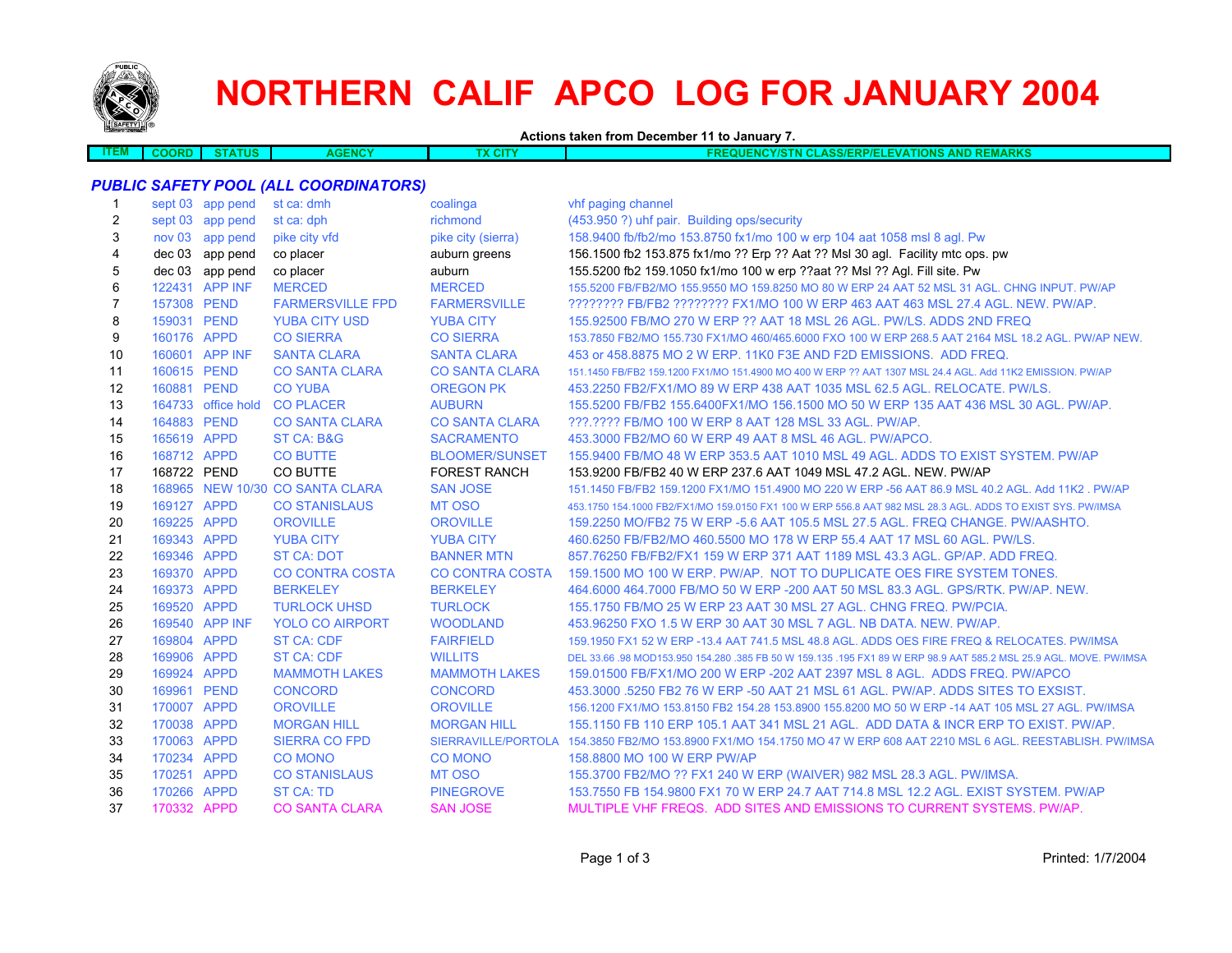| 38           | 170335 PEND |                | <b>CO SANTA CLARA</b>  | <b>SAN JOSE</b>            | 33.960 153.905 154.145/205/175 155.985 FB 158.355/995 FX1 100 W ERP -50 AAT 18 MSL 23 AGL. ADD FROS&EMISS, PW/AP |
|--------------|-------------|----------------|------------------------|----------------------------|------------------------------------------------------------------------------------------------------------------|
| 39           | 170340 PEND |                | <b>GILROY</b>          | <b>GILROY</b>              | 156,0900 FB2 159,1800? MO 100 W ERP 61 MSL 23 AGL. ADD FB2 MODE & NEW MO, PW/AP.                                 |
| 40           | 170362 APPD |                | <b>BERKELEY</b>        | <b>BERKELEY</b>            | 155,670 FX1 288 W ERP -11.9 AAT 58 MSL 30.5 AGL, RELOCATE, PW/AP, NET 3.                                         |
| 41           | 170364 APPD |                | <b>CHICO</b>           | <b>CHICO</b>               | 453.7500 FB2 453.4000 4500 7000 MO 100 W ERP -4.9 AAT 72.1 MSL 35.7 AGL, MODS & ADD SIMPLEX CHNLS, PW/AP         |
| 42           | 170381 APPD |                | <b>BERKELEY</b>        | <b>BERKELEY</b>            | 460,0500 .1750 .2500 FB/FB2/FX1 100 W ERP 143.7 AAT 249 MSL 6.2 AGL, MODS, PW/AP                                 |
| 43           | 170409      | <b>APPD</b>    | YUBA CO RURAL FIRE JPA | <b>CHALLENGE/LAPORTE</b>   | 155,9850 FB2 25 W ERP 461 AAT 1035 MSL 60.6 AGL, PW/IMSA, DEL SITE ADD 2 TO EXIST SYS.                           |
| 44           | 170412 APPD |                | <b>CO CONTRA COSTA</b> | <b>OAKLEY</b>              | 154.7550 FB/FB2 125 W ERP -23 AAT 5 MSL 18 AGL. MINOR MODS, PW/AP.                                               |
| 45           | 170481 APPD |                | <b>BERKELEY</b>        | <b>BERKELEY</b>            | MINOR MODS TO FIRE SYSTEM KMA704 MULTIPLE FREQS AND SITES. PW/AP.                                                |
| 46           | 170612 APPD |                | <b>OROVILLE</b>        | <b>OROVILLE</b>            | 159.1650 FB2/MO DEL 158.8650 MO 75 W ERP -5.6 AAT 105.3 MSL 27.5 AGL, MOD PW/AASHTO                              |
| 47           | 170827 APPD |                | <b>COLASSEN</b>        | <b>SUSANVILLE</b>          | 154,4450 FB2 15 W ERP 717 AAT 2042 MSL 12 AGL, ADD TO EXIST, FREDONYER & HAMILTON MTN, PW/AP,                    |
| 48           | 170830 APPD |                | <b>CHICO</b>           | <b>CHICO</b>               | 453.7500 FB 100 W ERP -20.7 AAT 59.1 MSL 13.4 AGL. ADD STNS TO EXIST. PW/AP.                                     |
| 49           | 170830      | APP INF        | CO CONTRA COSTA        | <b>BALD</b>                | 159 1500 FB/FB2 131 W FRP 487 AAT 583 MSL 40 AGL. PW/AP ADD TO EXIST SYSTEM                                      |
| $50^{\circ}$ |             | 170830 APP INF | CO CONTRA COSTA        | CUMMINGS/NICHOL            | 155 6250 FB/FB2 200 W FRP 239 AAT 273 MSL 41 AGL. PW/AP ADD TO EXIST SYSTEM                                      |
| .51          |             | 170927 APP INF | <b>ALTURAS</b>         | <b>AI TURAS</b>            | 154.7400 FBC/FB2C/MO 158.9100 FX1/MO 40 W ERP -33.6 AAT 1353.9 MSL 15 AGL, NEW, PW/AP                            |
| 52           | 170976      | <b>APPD</b>    | <b>CO NAPA</b>         | <b>BERRYESSA PK</b>        | 151,0700 FB2 13.9 W ERP 657.5 AAT 928.1 MSL 18.3 AGL, ADD TO EXIST SYSTEM, PW/AP.                                |
| 53           | 170985 PEND |                | <b>CO LAKE</b>         |                            | ANDERSON SPRINGS 155,9700 158,8050 FB2 155,0700 FB 11.8 W ERP 714.3 AAT 1291 MSL 50 AGL, ADD TO EXIST SYS, PWAP  |
| 54           | 170986      | <b>PEND</b>    | <b>CO LAKE</b>         | <b>CLEARLAKE</b>           | 158.8050 FB 153.8750 FX1 250 W ERP -73.6 AAT 438 MSL 50 AGL. Add to exist system. PW/AP                          |
| 55           | 170991      | APPD           | <b>SACRAMENTO</b>      | <b>SACRAMENTO</b>          | 458,9875 FXO/FBT 6 W ERP 2 AAT 6 MSL 7 AGL. IRRIGATION, NB, PW/AP                                                |
| 56           | 171002      | <b>APPD</b>    | <b>CO MERCED</b>       | EL NIDO (MERCED)           | 155,9850 FB/FB2 154,9350 FX1/MO 10 W ERP 8.3 AAT 40 MSL 10 AGL, PW/AP                                            |
| 57           | 171004      | <b>APPD</b>    | ST CA: P&R             | <b>CARLOTTA (HUM)</b>      | 151,0100 FB 158,9700 FX1 25 W ERP -317.6 AAT 114.3 MSL 15.8 AGL, ADD SYS FREQ, PW/AP                             |
| 58           | 171005 APPD |                | ST CA: P&R             | RIO DELL (HUM)             | 151,0100 FB/FB2 16 W ERP 612 AAT 971 MSL 30.5 AGL. ADD SYS FREQ TO LOCN, PW/AP                                   |
| 59           |             | 171052 APP INF | <b>CO KINGS</b>        | <b>JOAQUIN RIDGE (FRS)</b> | 460.0750 FB2 450 W ERP (FAILS 90.205) 640.4 AAT 1083 MSL 23 AGL. ADD TO EXIST SYS. PW/AP                         |
|              |             |                |                        |                            |                                                                                                                  |

#### *470-512 MHz POOL*

| 60 | nov 02 app pend st ca: oes |                     | bay area (coord chnl) | ???.???? Fb/fb2/fx1/mo ?? W erp ?? Aat ??msl ??agl. Bay inter-agency intercom.   |
|----|----------------------------|---------------------|-----------------------|----------------------------------------------------------------------------------|
| 61 | aug 03 app pend            | san mateo           | san mateo             | 482.98750 fb2/mo 274 w erp 85 aat 221 msl 9 agl. Pw. Add freq to exist system.   |
| 62 | 169484 APPD                | <b>BRISBANE</b>     | <b>BRISBANE</b>       | 488,38750 FB/FB2 75 W ERP 155.6 AAT 187 MSL 13 AGL, PW/AP, ADD SITE TO EXIST.    |
| 63 | 169860 APPD                | <b>SAN BRUNO</b>    | <b>SAN BRUNO</b>      | 488.78750 FB/FB2 137 W ERP -15.9 AAT 12 MSL 38.6 AGL, ADD TO EXIST SYSTEM, PW/AP |
| 64 | 170597 APPD                | R. SUSAINATHAN      | LOS GATOS             | 484.83750 FB6/MO 500 W ERP 715 AAT 1023.6 MSL 52.4 AGL. NEW. IG/PCIA.            |
| 65 | 170663 APPD                | <b>JOSE FRANCIS</b> | LOS GATOS             | 484.98750 FB6/MO 500 W ERP 716 AAT 1023.6 MSL 52.4 AGL. NEW. IG/PCIA.            |

## *800 MHz PUBLIC SAFETY (GP, YP, GF, YF)*

| 66 |              | sept 03 app pend | st ca:dmh                 | coalinga               | 3 of following: 855,856,857,859,860.4625 GP channels. 112 w erp @ 135°/3° down, 574' msl ? Aat ? Agl |
|----|--------------|------------------|---------------------------|------------------------|------------------------------------------------------------------------------------------------------|
| 67 | oct 03 APPD  |                  | co contra costa           | clayton                | 867.18750 fb/fb2/mo 50 w erp -92 aat 69 agl 7 agl. Gf                                                |
| 68 | oct 03 APPD  |                  | co contra costa           | martinez               | 867.87500 fb/fb2/mo 50 w erp -51 aat 2 msl 8 agl. Gf.                                                |
| 69 | oct 03 APPD  |                  | co contra costa           | richmond               | 866.66250 fb/fb2/mo 50 w erp -27 aat 6.6 msl 6 agl. Gf.                                              |
| 70 |              | dec 03 app pend  | antioch                   | antioch                | 856.48750 fb2 100 w erp 39.0 aat 126.6 msl 55.1 agl.                                                 |
| 71 |              | 156156 APP INF   | <b>CHABOT-LOS POSADAS</b> | <b>HAYWARD</b>         | 858,96250 FB2/MO 65 W ERP ?? AAT 12.1 MSL 10.5 AGL, NEW GP/AP.                                       |
| 72 | 167463 PEND  |                  | <b>CO NAPA</b>            | <b>ST HELENA</b>       | 856,96250 FB 135 W ERP -191.5 AAT 73 MSL 27.4 AGL, GP/AP, ADDS TO EXIST SYSTEM.                      |
| 73 | 169454 APPD  |                  | <b>CO TULARE</b>          | <b>CUTLER</b>          | 855,96250 FB 140 W ERP 338 AAT 548 MSL 19.8 AGL, ADD SITE TO EXIST, GP/AP                            |
| 74 | 169619 APPD  |                  | <b>CO TULARE</b>          | <b>PORTERVILLE</b>     | 855,96250 FB 160 W ERP 172.7 AAT 348 MSL 15.8 AGL, ADD SITE TO EXIST, GP/AP                          |
| 75 | 169965 APPD  |                  | <b>ST CA: P&amp;R</b>     | <b>OROVILLE</b>        | 857,93750 FB/FX1 55 W ERP 17 AAT 288 MSL 4.6 AGL. MINOR CORRECTIIONS, GP/AP.                         |
| 76 | 169880 PEND  |                  | ST NV: DOT                | <b>OLYMPIC VALLEY</b>  | 856.23750 856.96250 857.96250 FB2C 55 W ERP 325 AAT 2499 MSL 18 AGL, YP/AASHTO.                      |
| 77 | 170339 APPD  |                  | <b>BERKELEY</b>           | <b>BERKELEY</b>        | 856.9625 FB2 100 W ERP 16.8 AAT 58 MSL 55 AGL, MINOR MODS, GP/AP,                                    |
| 78 | 170611 APPD  |                  | <b>ST NEV: DOT</b>        | <b>BECKWORTH (PLU)</b> | 857/858/859.96250 FB2C 200 W ERP 617.4 AAT 2206 MSL 24 AGL, YP/AASHTO.                               |
| 79 | various APPD |                  | <b>NEXTEL</b>             |                        | SAC/CC& MONTEREY COS REVIEWED 9 APPS HAVING 200 TO 400 FREQUENCY LINES, YX/ITA.                      |